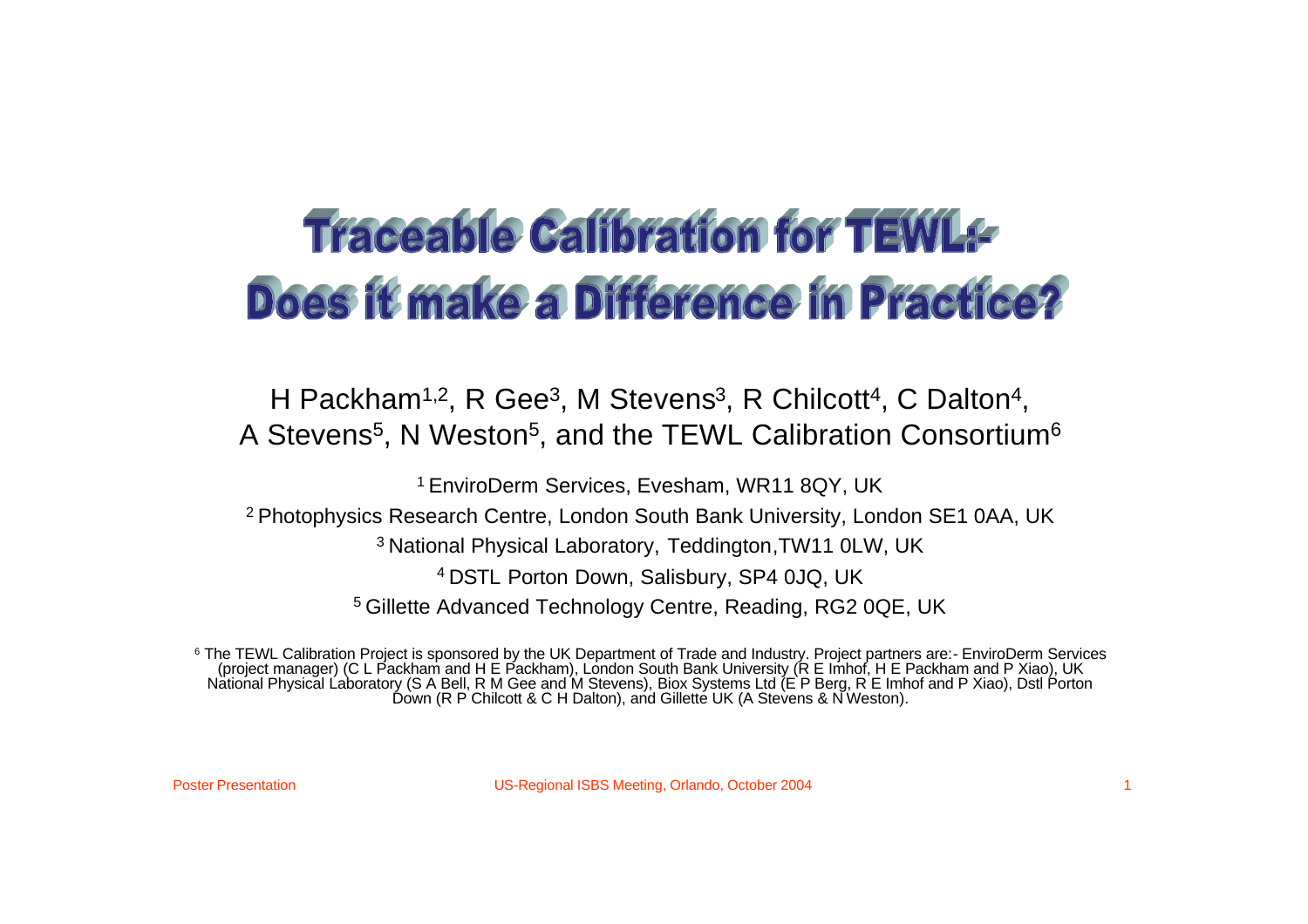## **Introduction**

There are well known discrepancies between the rates of transepidermal water loss measured with different instruments, even when used under identical conditions on the same skin sites. This has made it difficult to compare results measured with instruments from different manufacturers, or even with otherwise identical instruments from the same manufacturer. One possible cause of these discrepancies may be associated with instrument calibration, where a variety of non-traceable techniques are in use. With the development of a new traceable calibration technique by the TEWL Calibration Consortium, the question needs to be asked to what extent this has made a difference to the results obtained in practice.

We sought an answer to this question by conducting comparative laboratory studies, to determine the differences in the measurements obtained from different instruments to which the new traceable calibration technique can be applied. The studies used open-chamber, ventilated chamber and condenser chamber instruments.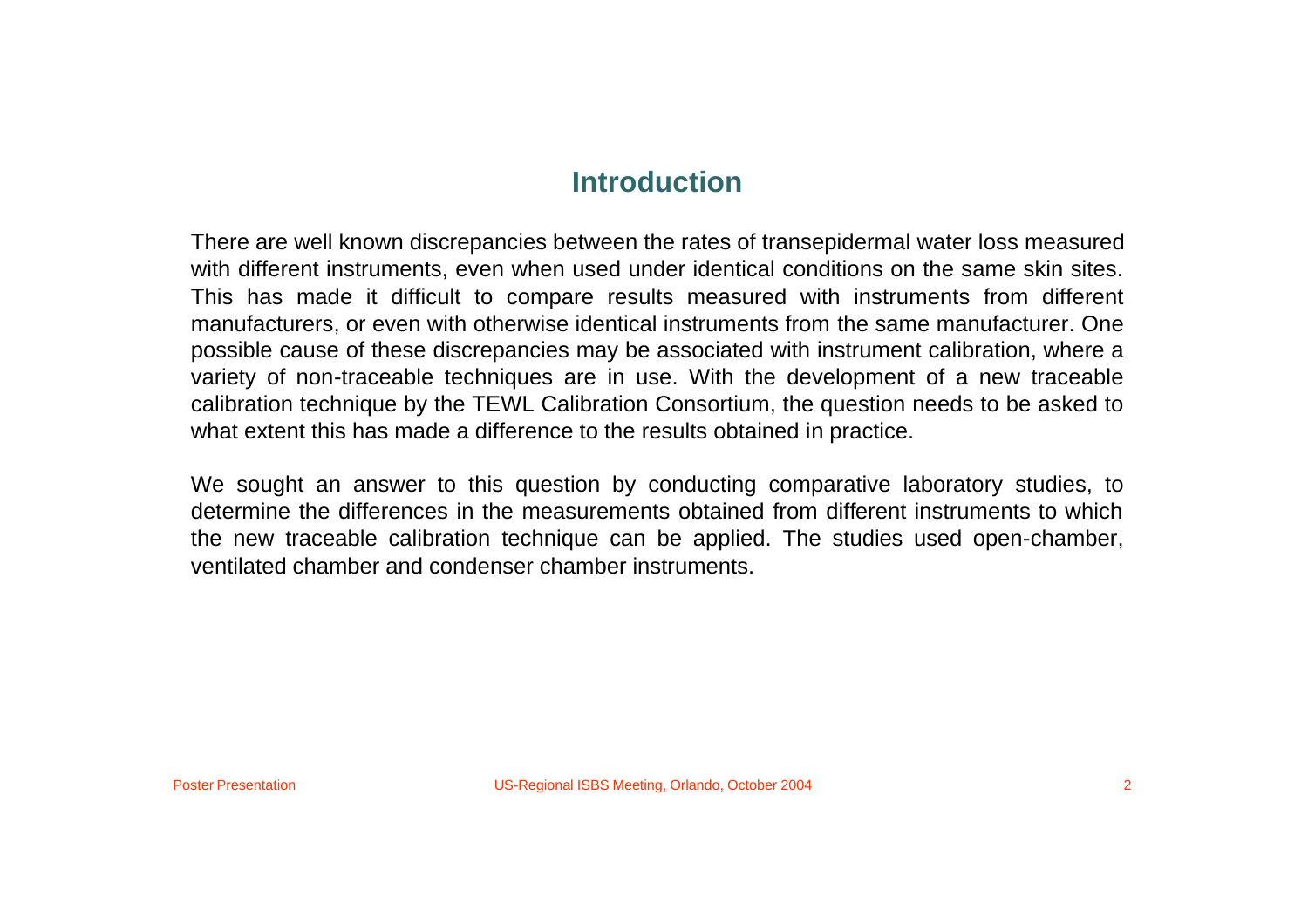## **Methods**

The following instruments were used:-

- OC Open-Chamber type
- CC Condenser-Chamber type
- VC Ventilated-Chamber type

Two sets of measurements are presented:-

Dataset 1 was measured at the National Physical Laboratories (NPL) on equivalent sites of the volar forearm of individuals with normal skin, following acclimatisation. The study used OC, CC and VC instruments.

Dataset 2 was measured at London South Bank University on equivalent sites of the backs of hands of individuals with normal skin. The data were collected over 7 hours, to study acclimatisation and look for possible diurnal variations in TEWL. The study used OC and CC instruments only.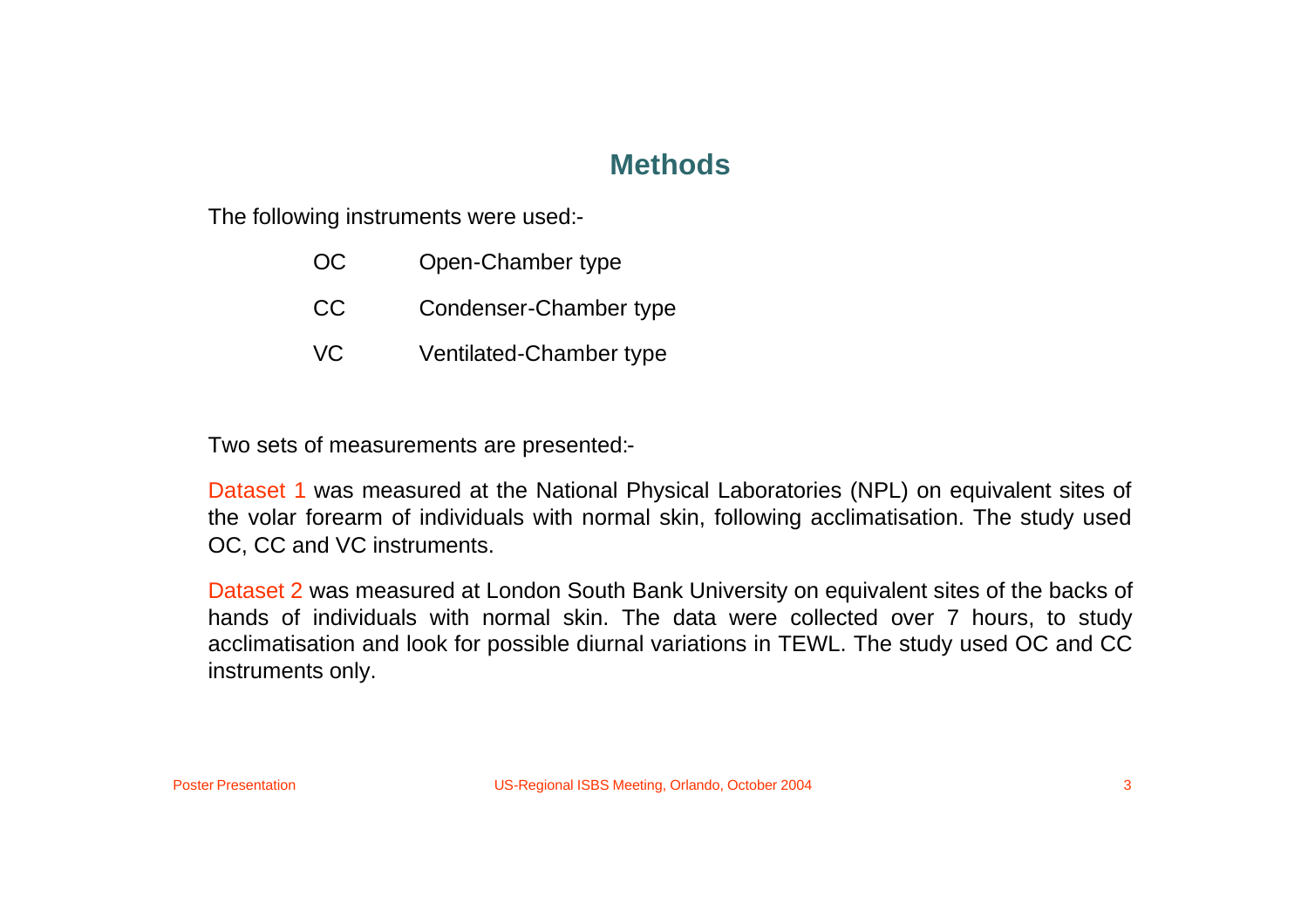# **Calibration**

Each study was conducted with instruments as supplied by the manufacturers. Thereafter, they were individually calibrated using the droplet method. The calibrations used 1µl water placed on Teflon substrates. Figure 1 shows typical calibration traces. The calibration factors, calculated from the areas beneath such calibration curves were then used to re-scale the measurements and thus determine any improvements or otherwise of agreement between the readings from the different instruments used.



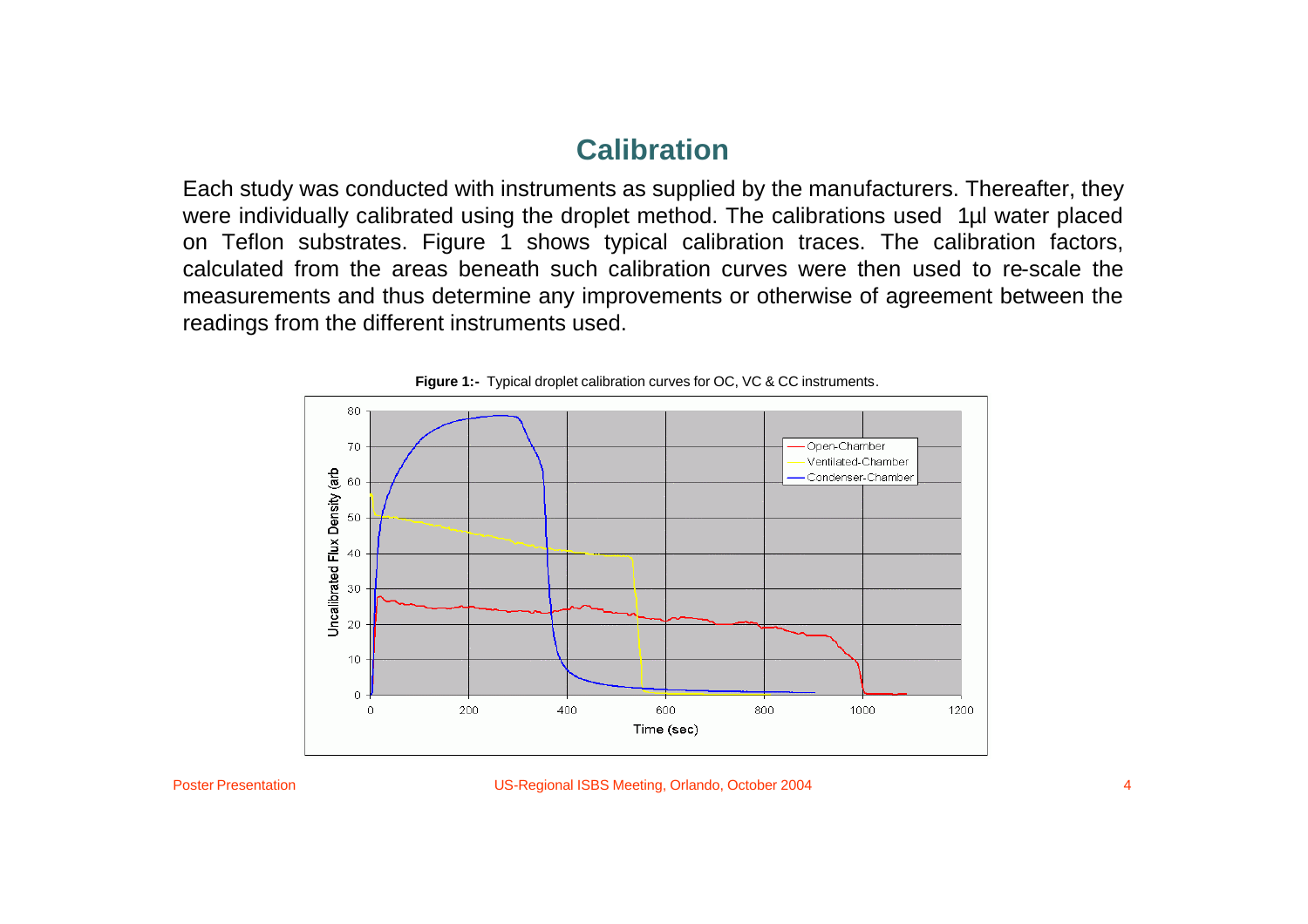#### **Dataset 1**



Figure 2 shows volar forearm TEWL values measured on equivalent sites in consecutive measurements with OC, VC and CC instruments. Uncalibrated values are shown with open symbols, calibrated values with full symbols.

**Calibration Factors**

| Instrument                          | CC.  | ററ   | vc.  |
|-------------------------------------|------|------|------|
| <b>Calibration</b><br><b>Factor</b> | 0.98 | 1.56 | 1.25 |

The calibration clearly reduces the deviations between the readings from the different instruments, from a Coefficient of Variation of CV=68% to CV=36%. Some systematic deviations persist, especially with the VC data. These are thought to be due to differences in the ways in which the droplet calibration was applied to the different instruments.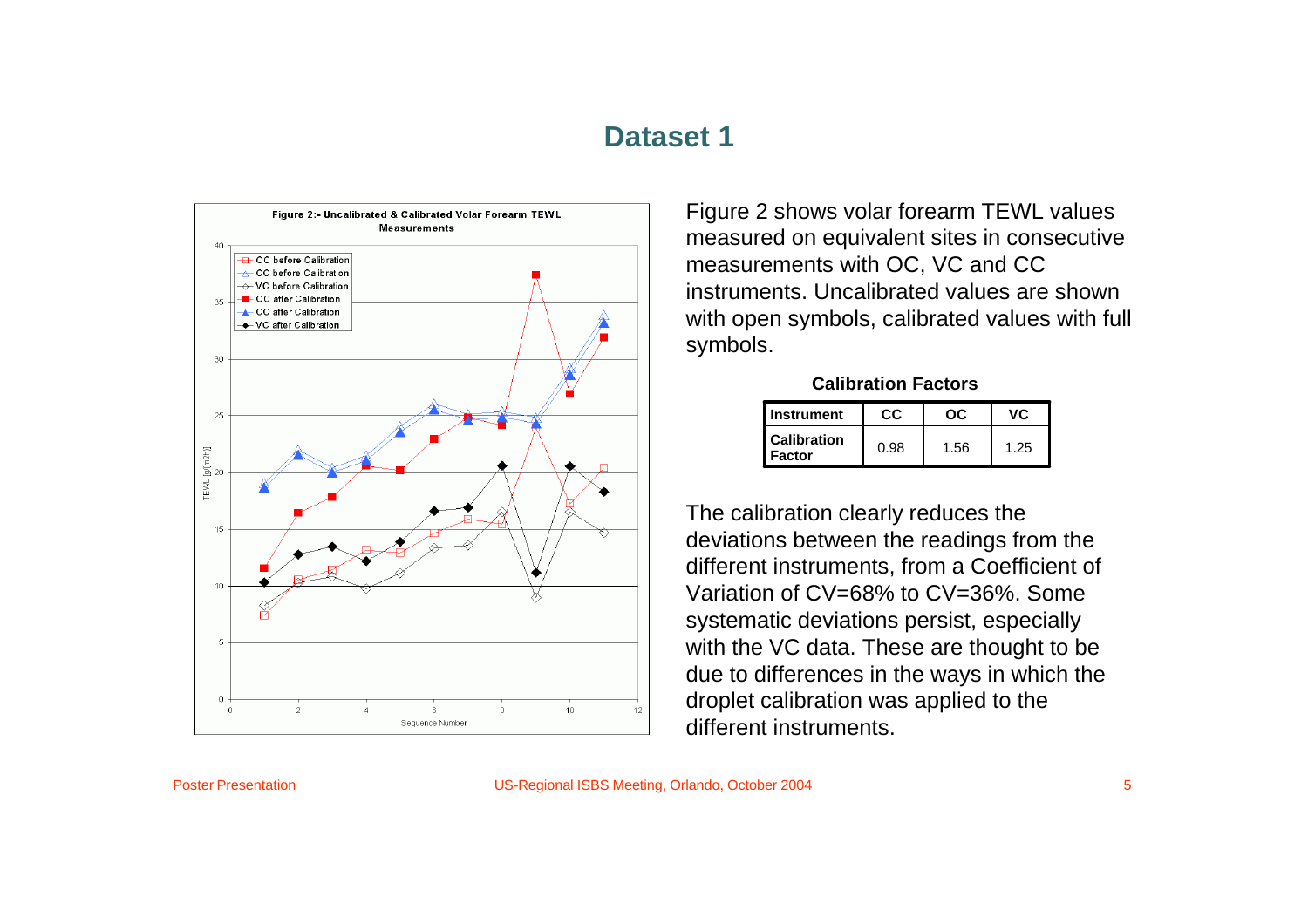#### **Dataset 2 – TEWL Time-Series**





Figures 3 and 4 show TEWL values measured on equivalent sites on the backs of hands of five subjects over a 7-hour period using calibrated OC and CC instruments respectively. The initial ~30 minutes of measurement records changes due to acclimatisation, the remaining measurement time was used to look for diurnal variations.

The two instruments yield comparable values, but the differences between subjects appear to be more pronounced in the CC data. This is thought to be due to differences in the ways in which the droplet calibration was applied to the two instruments.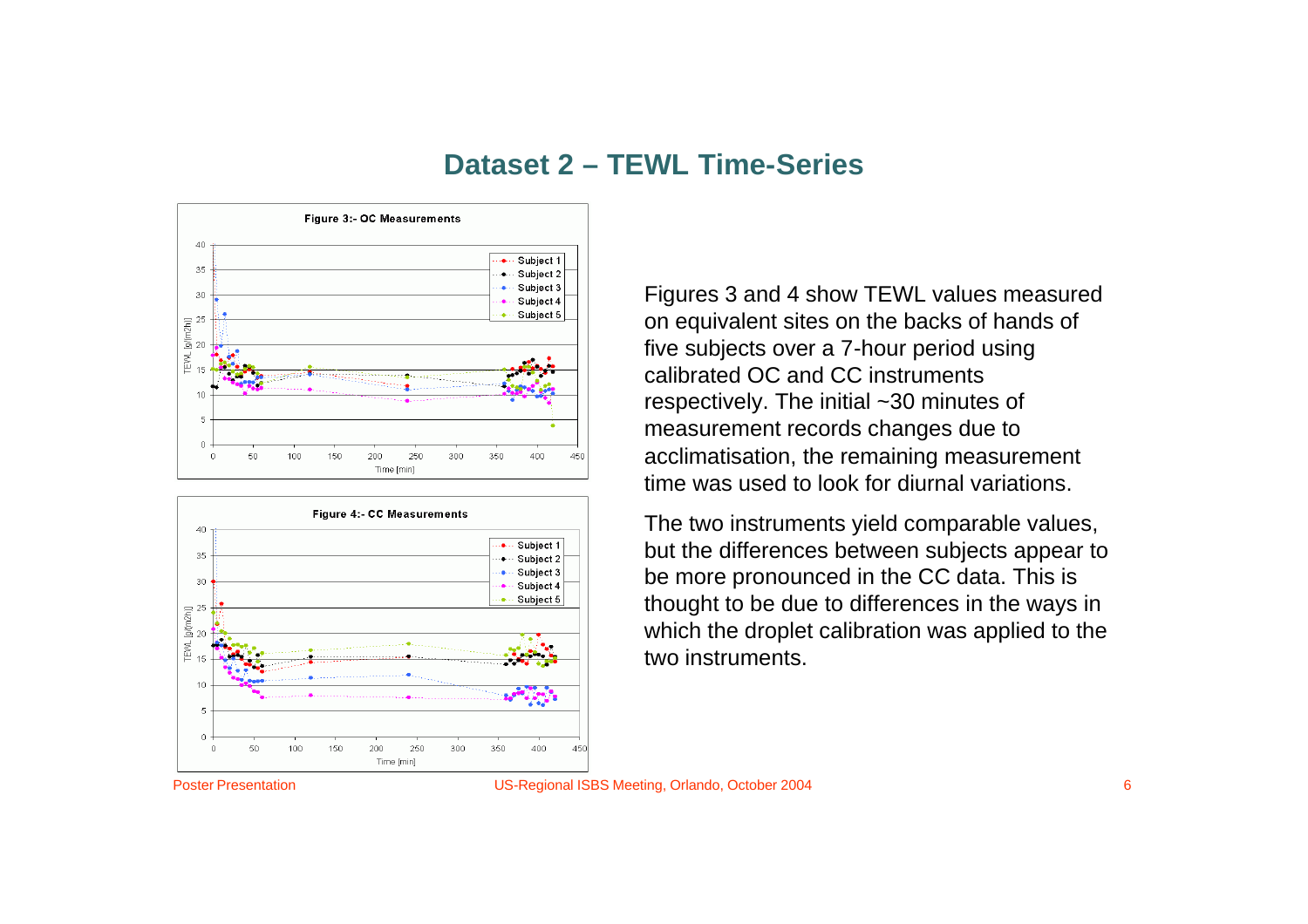#### **Dataset 2 – Correlation**



Figure 5 shows the correlation between the OC & CC TEWL values presented in Figures 3 & 4. The fitted correlation gradient shown in the green box is close to unity, as expected for calibrated measurements. The relatively low correlation coefficient of  $R^2$ =0.61 is thought to be partly due to noise and partly to the systematic difference referred to in connection with Figures 3 & 4.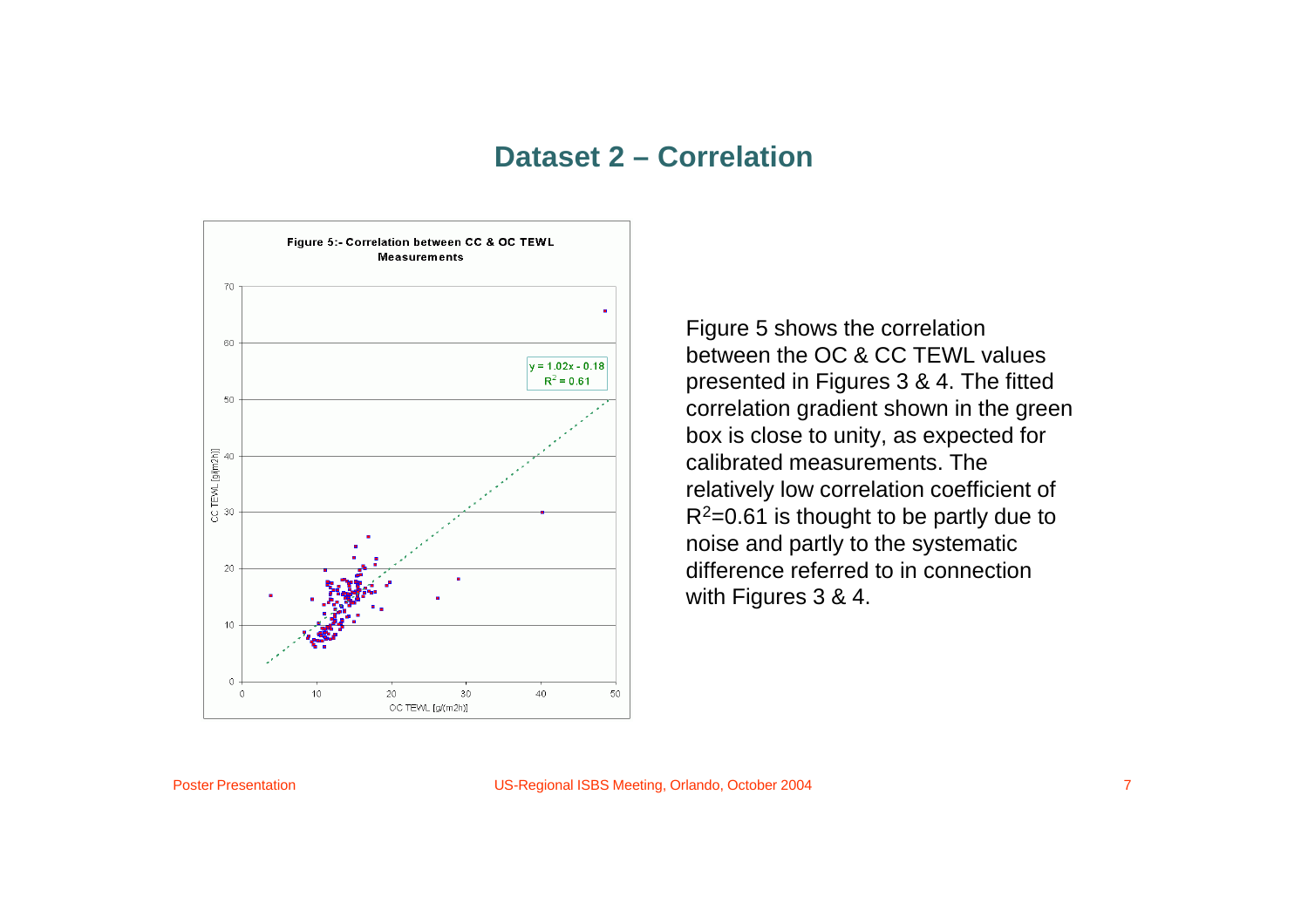## **Discussion**

The experiments show good correlation between TEWL measurements performed with different instrument types. The observed scatter is thought to be due to variations in the placement of the measurement heads, the different measurement head diameters and changes in the physiological functions of the individuals being tested.

The use of the droplet method of calibration was found to bring the TEWL values measured by different instruments into closer agreement. However, systematic differences persist and these are under investigation. In particular, it is thought that the ways in which the calibration has been applied to the different instrument types has not been consistent.

Work is in progress to develop detailed calibration protocols for the different instrument types and to quantify the systematic and random errors of the droplet method, in order to assess the accuracy that can be expected from it.